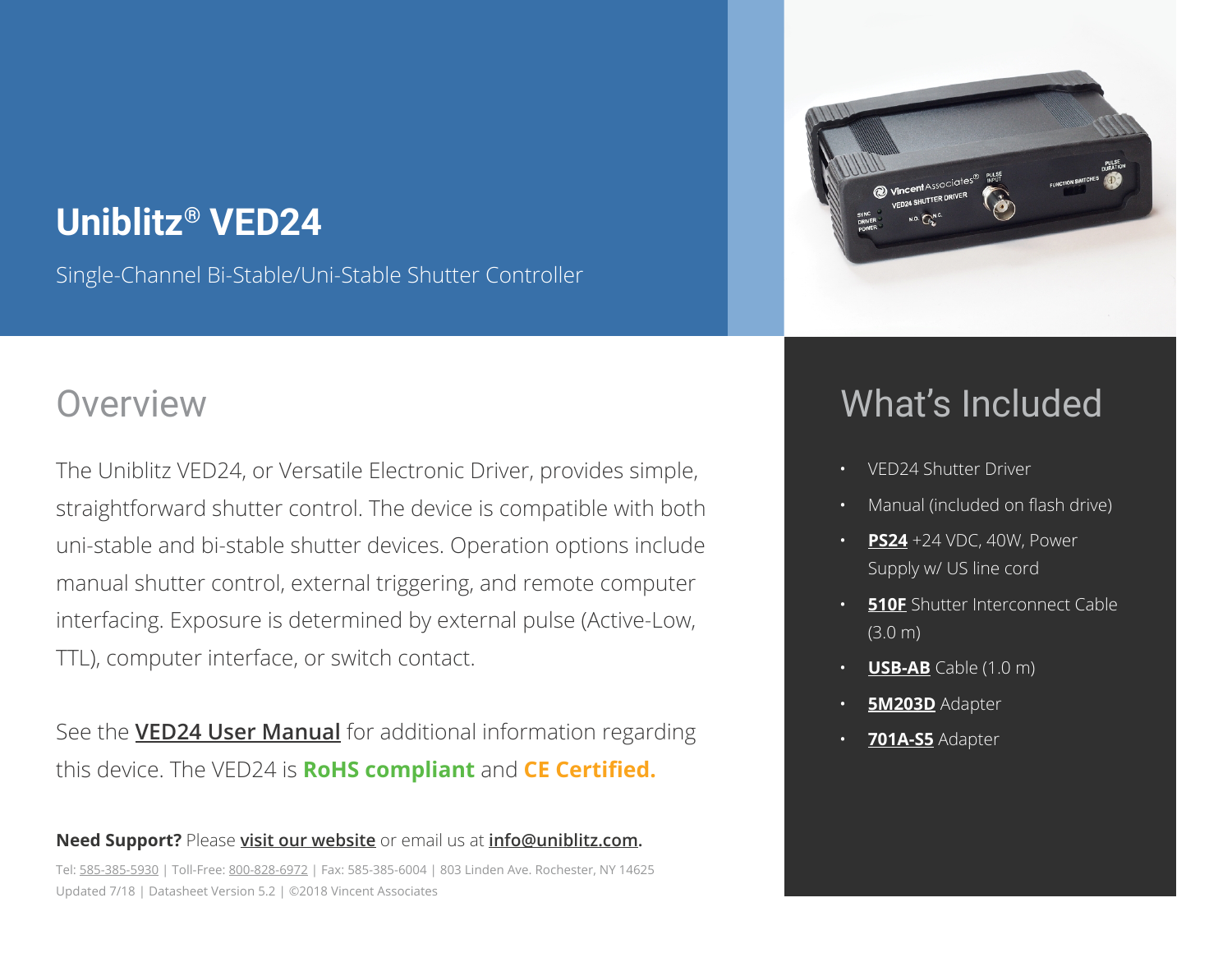# Shutter Compatibility

| <b>CS</b>         | <b>DSS</b> | <b>ES</b> | <b>LS</b>        | <b>NS</b>          | <b>TS</b>         | <b>VS</b>         | <b>XRS</b>         |
|-------------------|------------|-----------|------------------|--------------------|-------------------|-------------------|--------------------|
| CS25 <sup>1</sup> | DSS10B     | ES6B      | LS2 <sup>1</sup> | NS15B              | TS <sub>2</sub> B | VS14 <sup>1</sup> | XRS6 <sup>1</sup>  |
| CS35 <sup>1</sup> | DSS20B     |           | LS3 <sup>1</sup> | NS25B              | TS6B              | VS25 <sup>1</sup> | XRS14 <sup>1</sup> |
| CS45 <sup>1</sup> | DSS25B     |           | LS6 $1$          | NS25S <sup>1</sup> |                   | VS35 <sup>1</sup> | XRS25 <sup>1</sup> |
| CS65 <sup>1</sup> | DSS35B     |           |                  | NS35B              |                   |                   |                    |
| CS90 <sup>1</sup> |            |           |                  | NS45B              |                   |                   |                    |
|                   |            |           |                  | NS65B              |                   |                   |                    |

**<sup>1</sup>***Will require "E" option for VED24 compatibility.* 

### Shutter Interfacing



This graphic (left) shows how the VED24 should be interfaced with various shutters devices/shutter connectors using the included adapters and interconnect cable.